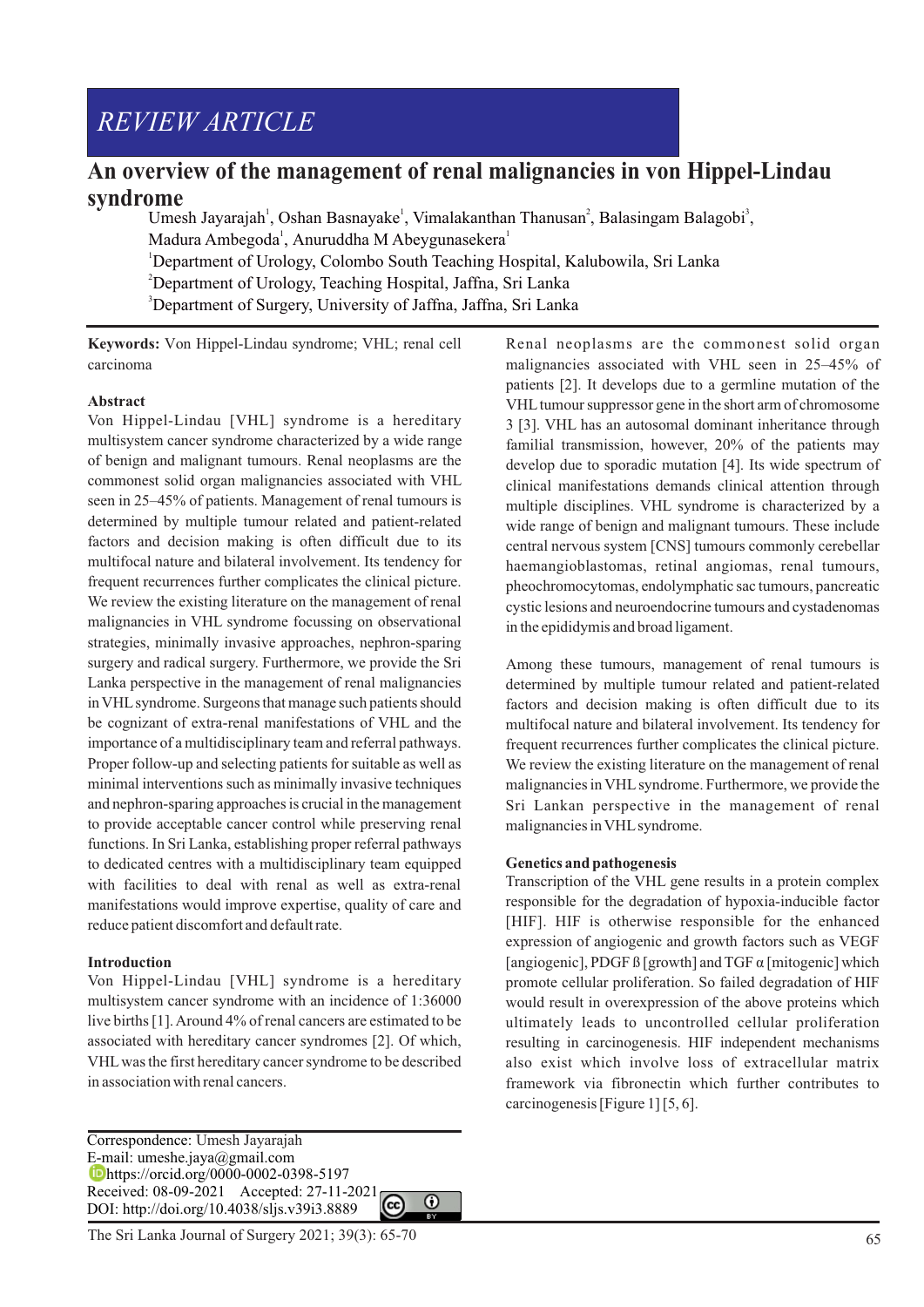

**Figure 1.** The genetic basis of carcinogenesis/ tumorigenesis in VHLsyndrome

This disease is an excellent example of Knudson's two-hit hypothesis [3]. As the mutated gene is already present in one allele of all the cells, the development of the disease requires a second hit on the remaining allele. Either the somatic mutation, deletion, loss of functional variants or methylation of this gene manifests the disease in vulnerable organs. The type of mutation determines the phenotype of the disease [7]. For example, a missense mutation is mostly associated with pheochromocytoma.

VHL is classified into two types according to the presence of phaeochromocytoma [7]. The presence of missense mutation is more likely to cause pheochromocytoma as in type 2 [with either high risk or low risk for concurrent renal cell carcinoma] and mostly, the deletion and loss of functional variants would cause type 1 disease with a very low risk of phaeochromocytoma [Table 1].

Table 1. Classification of VHL syndrome into type 1 and 2

| Type   | Organ manifestations                                                      |
|--------|---------------------------------------------------------------------------|
| Type 1 | Very low risk of pheochromocytoma                                         |
|        | CNS Haemangioblastomas, pancreatic lesions,<br>Renal cell carcinoma [RCC] |
| Type 2 | A - Pheochromocytoma, CNS tumours,<br>Retinal tumours                     |
|        | B - Above [A] + RCC, Pancreatic lesions                                   |
|        | C- Pheochromocytomas                                                      |

# **Screening and diagnosis of VHL syndrome and renal tumours**

During the process of genetic testing, the altered gene will be detected in peripheral leucocytes almost always in familial inherited cases. In cases with de novo mutation, the mutated gene might not be present in all cell types [mosaicism] and therefore may or may not be seen in peripheral leucocytes. The possibility of transmitting the gene to their offspring is also affected by the presence of a mutation in germ tissues [3, 8].

VHL gene analyses are available with 100% accuracy in experienced laboratories but they are expensive [2]. Clinical criteria for VHL syndrome are very useful in the diagnosis in resource-limited settings [9]. The clinical diagnosis criteria vary with the presence of family history. In patients with a positive family history of VHL, one or more of the following lesions including retinal hemangioblastoma, cerebellar or spinal cord haemangioblastoma, phaeochromocytoma, renal clear cell carcinoma or multiple renal or pancreatic cysts would suffice. In the absence of family history, two or more of the following groups of lesions should be present. These include i]  $\geq$ 2 retinal, spinal cord or brain hemangioblastomas, or a single hemangioblastoma in addition to visceral organ lesions [multiple renal or pancreatic cysts]; ii] renal clear cell carcinoma; iii] adrenal or extra-adrenal pheochromocytoma and iv] rare lesions including internal lymphoma, papillary cystadenoma of the epididymis and broad ligament, and neuroendocrine tumours of the pancreas [9]. VHL genetic test is warranted in those with atypical manifestations without a family history. Genetic testing should be offered following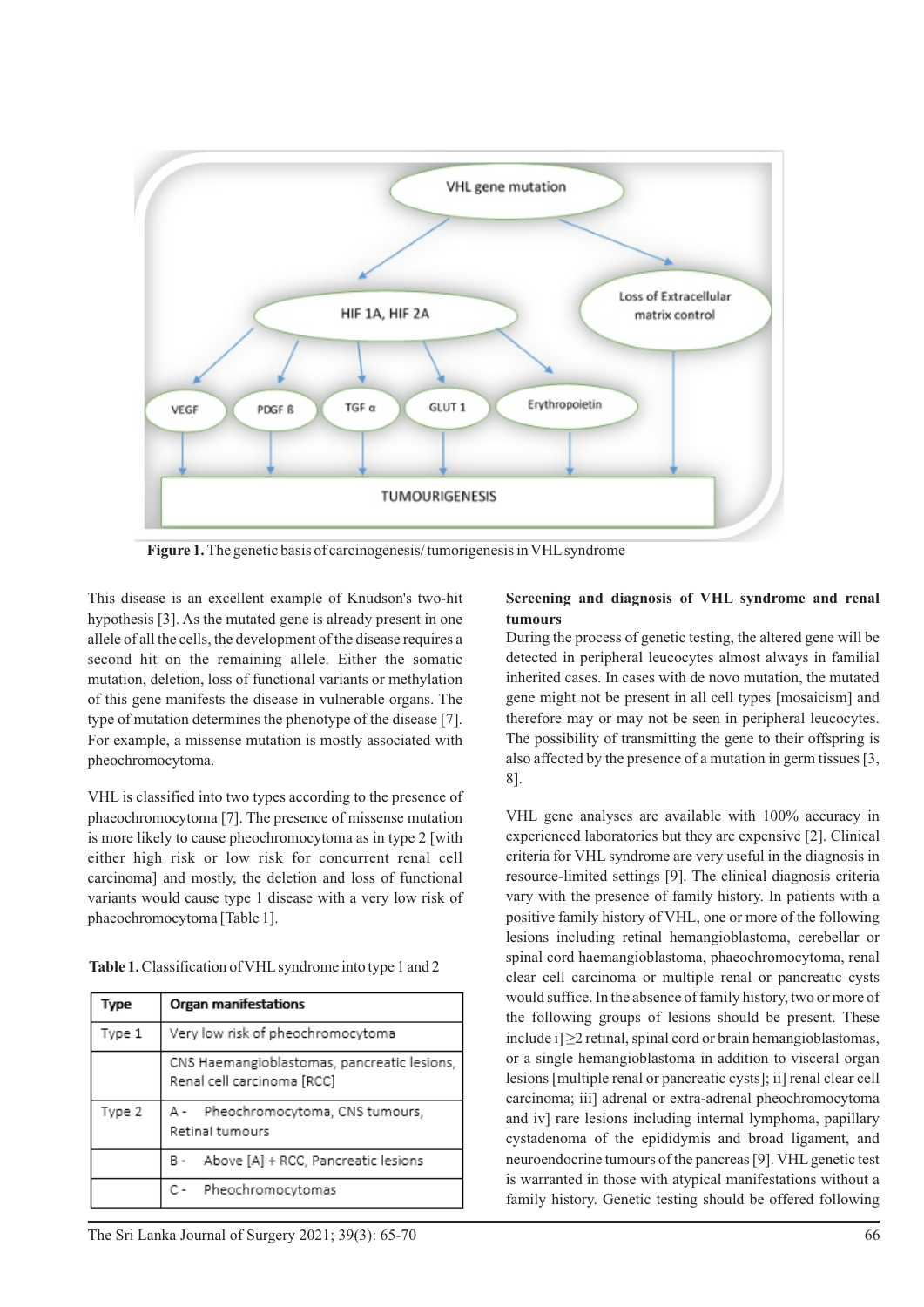

Figure 2. CT scan images of renal tumours in VHL syndrome showing bilateral solid and cystic lesions indicated by yellow arrows. Pancreatic cystic lesions are indicated by red arrows

detailed genetic counselling.

Renal manifestations are typically characterised by multiple renal cysts and renal tumours often as clear cell renal cell carcinomas [RCC]. Development of renal tumours are rare before the age of 20 years and the mean age is 44 years [10]. Although RCC may present with haematuria, the presence of this symptom indicates a late stage of the disease [11]. Before the utility of computed tomography CT scans, 13-42% of the patients died due to metastatic complications of the disease [11]. At present, mostly, these lesions are detected as part of the surveillance process because the initial presentation is usually of non-renal pathology such as CNS tumours.

In patients diagnosed with VHL syndrome, contrastenhanced [CT] of the abdomen and pelvis is usually performed to detect visceral lesions starting at the age of 18 and further frequency of follow up imaging is determined by the disease manifestations [Figure 2] [12]. Renal tumours are seen as simple or complex cystic lesions or solid renal masses [12]. Ultrasonography [USS] or abdominal magnetic resonance imaging [MRI] are useful to further characterise indeterminate lesions. Additional investigations include

serum metanephrines for pheochromocytoma and MRI of the brain and ophthalmological assessment for CNS and eye manifestations [2].

# **Management of renal malignancies in VHLsyndrome**

Management strategy should involve a multidisciplinary approach due to the complexity of the disease and concurrent bilateral involvement [Figure 3]. Ahigh chance of recurrence renders the patients more prone to repeated surgical intervention and subsequent loss of renal function. The management approach for malignant renal tumours is more towards nephron-sparing treatment options keeping in mind to optimally preserve renal parenchyma. Strategies to preserve the functional status of remnant renal tissue should also be considered with optimization of patient comorbidities such as diabetes, hypertension .etc.

# **Nephron sparing surgery [NSS]**

A major difficulty in decision making is when the patient is having bilateral multifocal tumours, especially if one or more of them are exceedingly large. Nephron sparing approaches should be considered first without compromising the oncological outcome to delay the renal replacement therapy due to surgical intervention. Improvements in imaging modalities such as USS, CT and MRI have contributed to the effective surveillance programme and smaller tumours [< 3cm] with low malignant potential can be safely monitored [11]. The consensus cut off for surgical management in VHL is taken as more than 3 cm [11]. Apart from the size of the tumour, age of diagnosis, synchronous tumours and type of mutation was associated with the rate of growth of VHL tumours are considered in the setting of non-surgical management [13]. A multicentre study of RCC in VHL patients showed higher cancer-specific 5-year survival in



**Figure 3.** Image showing a kidney with multiple tumours [yellow arrows] and cysts [blue arrows]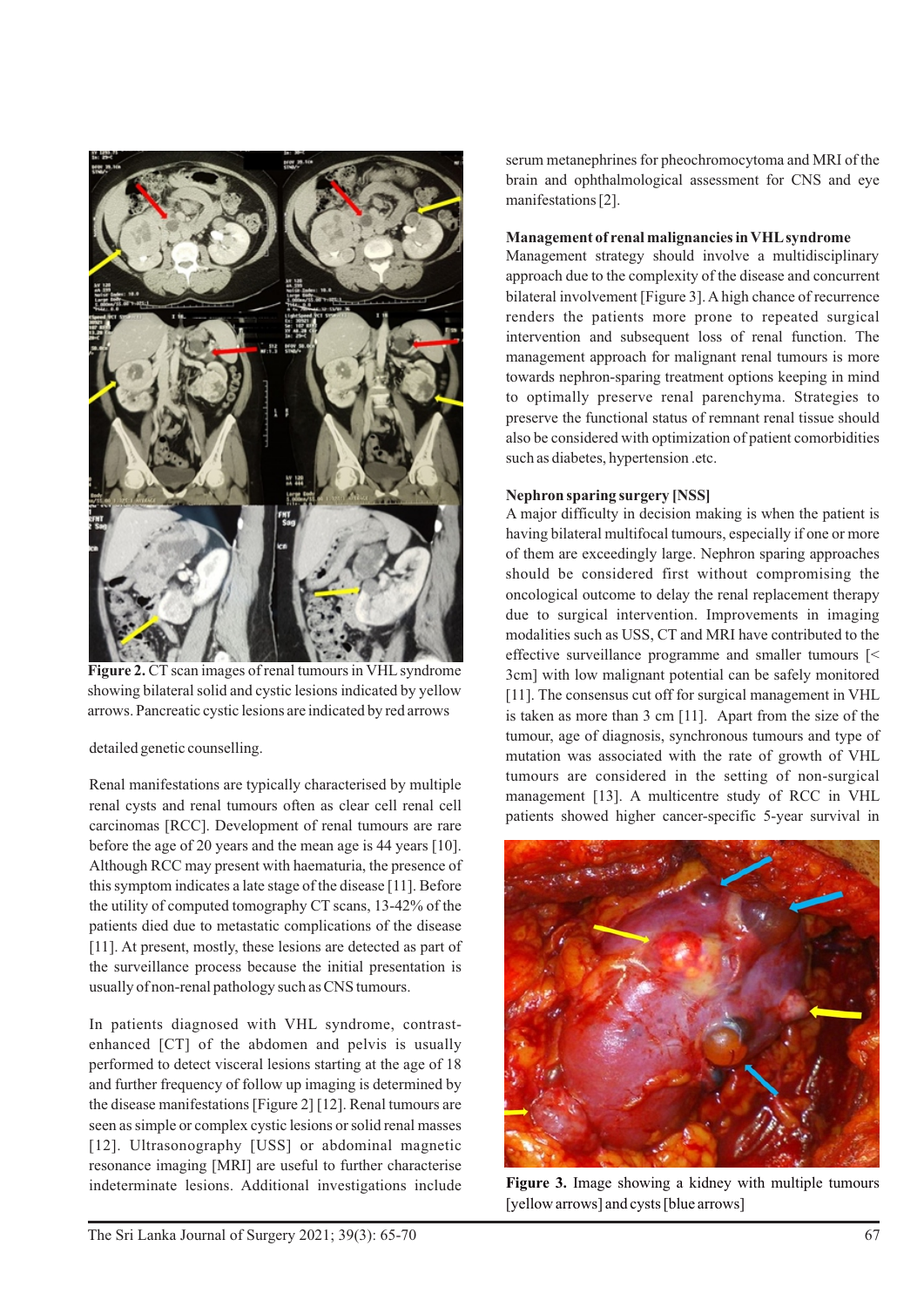NSS compared to radical nephrectomy [100% vs. 95%] [14].

Studies have shown the value of intraoperative USS in NSS for hereditary renal cancer syndromes where 25% of occult lesions were detected. However, further studies are needed before recommendations for routine practice [15]. Apart from the general advantages of laparoscopy, the place for laparoscopic NSS may be beneficial to prevent access-related complications in future operations. Otherwise, the advantage of laparoscopy in NSS is uncertain but a relatively shorter duration of acute kidney injury [AKI] [Odds ratio [OR]: 3.87] was observed in one study [16]. The exact role of laparoscopic partial nephrectomy, and the ideal patients for this procedure, has yet to be determined.

In cases where there are bilateral tumours requiring radical nephrectomy on one side and NSS on the other, performing both surgeries simultaneously may lead to a higher chance of AKI, especially in patients with already compromised renal function. In such cases, it may be advisable to avoid simultaneous bilateral surgeries.

Performing one side, specifically, the NSS first may allow adequate time for the operated kidney to recover from surgery. This might help in reducing the morbidity due to AKI during the subsequent operation following a waiting time of 4-6 weeks [17].

#### **Radical Nephrectomy**

Radical nephrectomy should be preserved for the patients in whom an NSS does not allow a significant functioning future renal remnant. Roupret et al suggested that VHL associated RCCs tend to be bilateral and multifocal and have a high chance of local recurrence following NSS [18]. The chance of recurrence and metastatic potential is more if the tumour size is more than 7 cm. These types of patients often require a more invasive approach.

Very rarely, bilateral tumours which are not amenable for nephron-sparing approaches or associated with the end-stage renal disease require bilateral radical nephrectomy with renal replacement therapy [RRT]. There are concerns regarding tumour recurrence with subsequent immunosuppressive therapy following renal transplant and the optimal latency time between nephrectomy and transplantation [19]. In a case-control study, Goldfarb et al found no difference in renal function, graft survival and patient survival between patients with VHL who underwent transplant after a mean duration of dialysis of 26 months and the control group [transplant patients without VHL] [20]. Furthermore, there was no association between the pre-transplant dialysis period and subsequent development of metastatic disease [20]. However, more evidence is needed before recommendations. A special

emphasis is required in live related donor transplantation because of the risk of the donor having VHL mutation which might cause the development of RCC in the remaining kidney.

# **Minimally invasive techniques**

Minimally invasive focal therapies such as radiofrequency ablation, cryoablation and microwave therapy via either percutaneous or laparoscopic approaches show promising oncological outcomes with sparing of renal parenchyma in treating smaller tumours that are recurrent and multifocal [21]. However, these patients need more frequent monitoring and follow up. Furthermore, due to the possibility of multiple lesions, preoperative high-quality imaging and discussion with a radiologist are important [2]. Experience with ablative procedures in VHLpatients is increasing globally and even in the local setting. A case series from Sri Lanka has shown successful implementation of ablative procedures [17].

A 10-year retrospective study on percutaneous cryoablation performed among 308 patients with renal tumours showed local recurrence and metastasis rates of 10.1% and 6.2% respectively [22]. However, in this study, only 6 patients had VHL syndrome [22]. In another series of 14 VHL patients [12] had a single kidney], salvage probe ablative therapy was performed in 33 tumours [average diameter  $2.6 \pm 1$  cm ] using percutaneous cryoablation [n=13], radiofrequency ablation  $[n=14]$ , and laparoscopic cryoablation  $[n=3$  without significant complications or reduction in renal functions [23]. During a mean follow-up of 37.6 months [range 12-82], CTor MRI showed suspicion of recurrence in 4 patients of which, 3 underwent re-ablation. The cancer-specific and overall survivals were 100% and 92% respectively [23].

There is more data with RFA than with cryoablation for the treatment of renal tumours associated with VHLsyndrome [2, 24]. The ideal size of a tumour should be between 1 cm and 3 cm for ablation and a 5 mm margin is needed for complete ablation by RFA[24]. Acystic or solid lesion measuring 1 cm should be monitored until it increases more than 1 cm before ablation. Tumours less than 1 cm are not ablated due to difficult characterisation, difficult targeting for ablation and very low risk of metastasis even if they contain RCC [24]. The major complication rates for ablative procedures are  $0 - 8\%$  in VHL disease which is lower than surgical resection  $6 - 14\%$ [24]. Major complications following ablation include intestinal perforation, ureteral strictures, bleeding requiring intervention and residual or recurrent tumours [24].

In VHL disease, regular follow up of renal lesions is recommended due to high recurrence rates. Generally, crosssectional imaging should be conducted at least yearly to detect recurrences in these high-risk patients [24].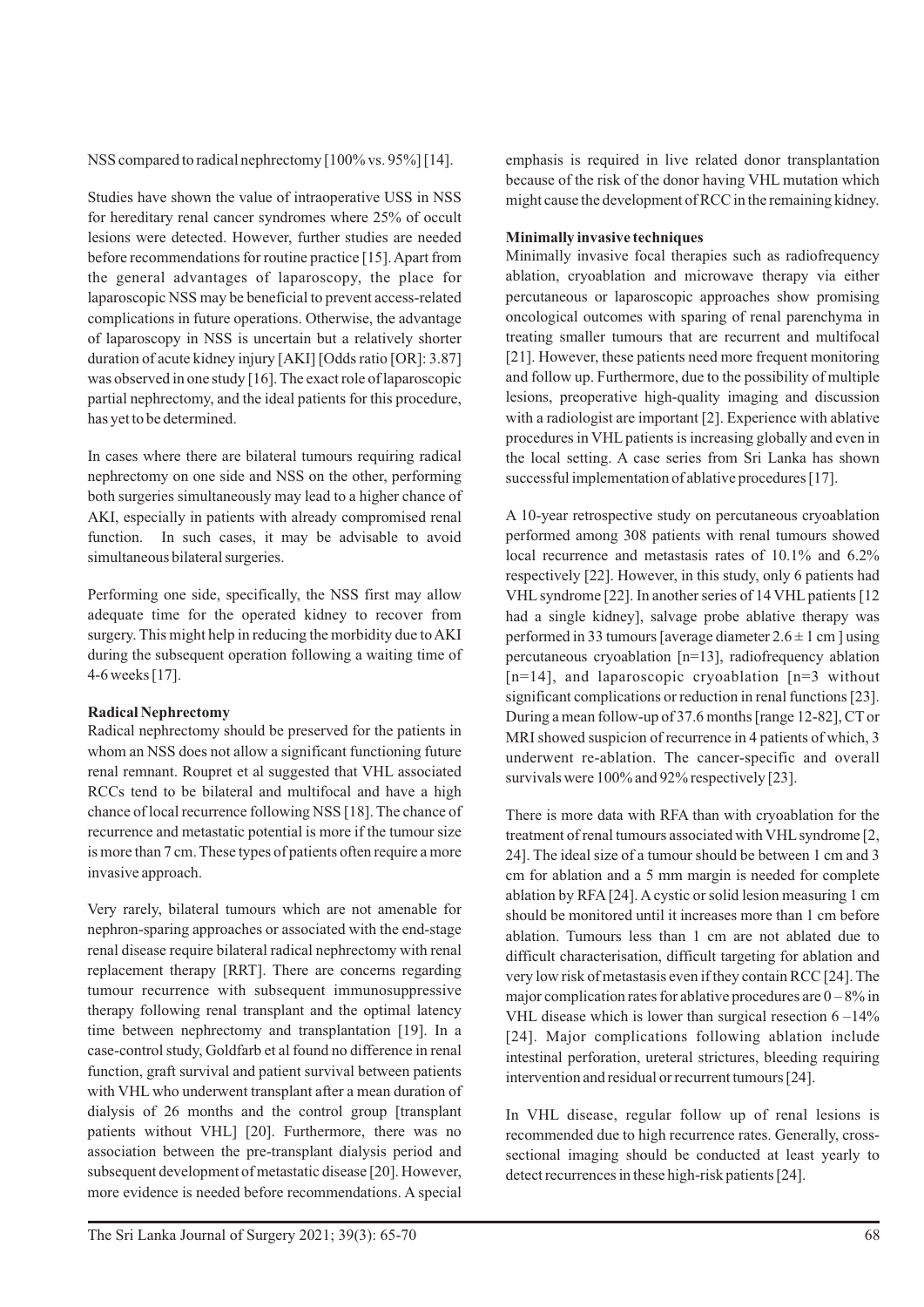# **Observational strategies**

Simple renal cysts are usually followed up without any invasive interventions as they are usually asymptomatic and the risk of containing RCC is very low. Complex renal cysts should be monitored with close observation and serial imaging with a specific focus on their malignant potential. Solid components in otherwise benign-looking renal cysts contain foci of RCC.

Tumours smaller than 3cm can be followed up with close surveillance due to their seemingly low metastatic potential. Walther et al suggested that nephron-sparing surgery in small tumours with the threshold of tumour diameter as 3 cm showed favourable outcomes about metastasis and renal function [25]. However, with the newer ablation techniques tumours larger than 1 cm are subjected to ablation without waiting for the tumour to exceed 3 cm, to avoid invasive surgery.

# **Sri Lankan perspective**

According to 2018 GLOBOCAN estimates, renal cancers are the 15th commonest cancer with an age-standardised rate of 0.8 per 100,000 population [26]. The data on the proportion of VHLamong RCC patients is restricted to tertiary care centres [27, 28]. A cohort from a tertiary care centre showed that out of 285 renal cell carcinomas only 6 patients [2.1%] had VHL syndrome [17, 27]. In Sri Lanka, renal cancer patients are treated by urologists, once surgeons and general surgeons throughout the country. The majority of cancer care is delivered through government hospitals although the private sector also plays a role in the urban setting [29]. However, renal cancers associated with VHL syndrome should be managed by experienced centres with a multidisciplinary team with necessary minimally invasive treatment facilities and facilities for managing other manifestations of VHL.

The data on the clinical characteristics and outcomes of renal tumours with VHL syndrome is very limited in Sri Lanka. Only 1 case series described 6 patients, [mean age= 35.1 years [range: 24-54], males=5] with VHL syndrome with multiple bilateral renal malignancies with a median follow-up of 36 months [range: 12-72]. Different combinations of radical nephrectomy [n=2], partial nephrectomy [n=7] and focal therapy [n=6] were used appropriately. Only two patients developed new lesions which were successfully managed with focal therapy [17].

A proper referral and prospective registry is needed for these patients for better management, follow up and further research. Due to the epidemic of chronic kidney disease in Sri Lanka, demands for RRT is high and patients are concerned about RRT due to the financial implications. Patients often face psycho-social disturbances due to the stigma related to

hereditary cancers and the risk of needing future RRT [17]. Thus sometimes, patients are reluctant to divulge the positive family history. Therefore, clinicians should be aware of this and be empathetic towards these psychosocial problems. Counselling regarding the availability of treatment in the form of surgery and minimally invasive procedures would reduce the anxiety of patients [17].

# **Conclusion**

VHL is a hereditary cancer syndrome associated with recurrent, bilateral and multifocal tumours.

Surgeons that manage such patients should be cognizant of extrarenal manifestations of VHL and the importance of a multidisciplinary team and referral pathways. Proper followup and selecting patients for suitable as well as minimal interventions such as minimally invasive techniques and NSS-based approaches is crucial in the management to provide acceptable cancer control while preserving renal functions. In Sri Lanka, establishing proper referral pathways to dedicated centres with a multidisciplinary team equipped with facilities to deal with renal as well as extra-renal manifestations would improve expertise, quality of care and reduce patient discomfort and default rate. Additional Information and Disclosures

All authors disclose no conflict of interest. The study was conducted in accordance with the ethical standards of the relevant institutional or national ethics committee and the Helsinki Declaration of 1975, as revised in 2000.

# **References**

- 1. Maher ER, Iselius L, Yates JR, Littler M, Benjamin C, Harris R, et al. Von Hippel-Lindau disease: a genetic study. Journal of Medical Genetics. 1991;28(7):443-7. doi: 10.1136/jmg.28.7.443 https://doi.org/10.1136/jmg.28.7.443
- 2. Grubb RL, 3rd, Choyke PL, Pinto PA, Linehan WM, Walther MM. Management of von Hippel-Lindau-associated kidney cancer. Nature Clinical Practice Urology. 2005;2(5):248-55. https://doi.org/10.1038/ncpuro0179
- 3. Lonser RR, Glenn GM, Walther M, Chew EY, Libutti SK, Linehan WM, et al. von Hippel-Lindau disease. Lancet. 2003;361(9374):2059-67. https://doi.org/10.1038/ncpuro0179
- 4. Varshney N, Kebede AA, Owusu-Dapaah H, Lather J, Kaushik M, Bhullar JS. A Review of Von Hippel-Lindau Syndrome. Journal of Kidney Cancer and VHL. 2017;4(3):20-9. https://doi.org/10.15586/jkcvhl.2017.88
- 5. Kaelin WG, Jr. Molecular basis of the VHL hereditary cancer syndrome. Nature Reviews Cancer. 2002;2(9):673-82. https://doi.org/10.1038/nrc885
- 6. Barry RE, Krek W. The von Hippel-Lindau tumour suppressor: a multi-faceted inhibitor of tumourigenesis. Trends in Molecular Medicine. 2004;10(9):466-72. https://doi.org/10.1016/j.molmed.2004.07.008